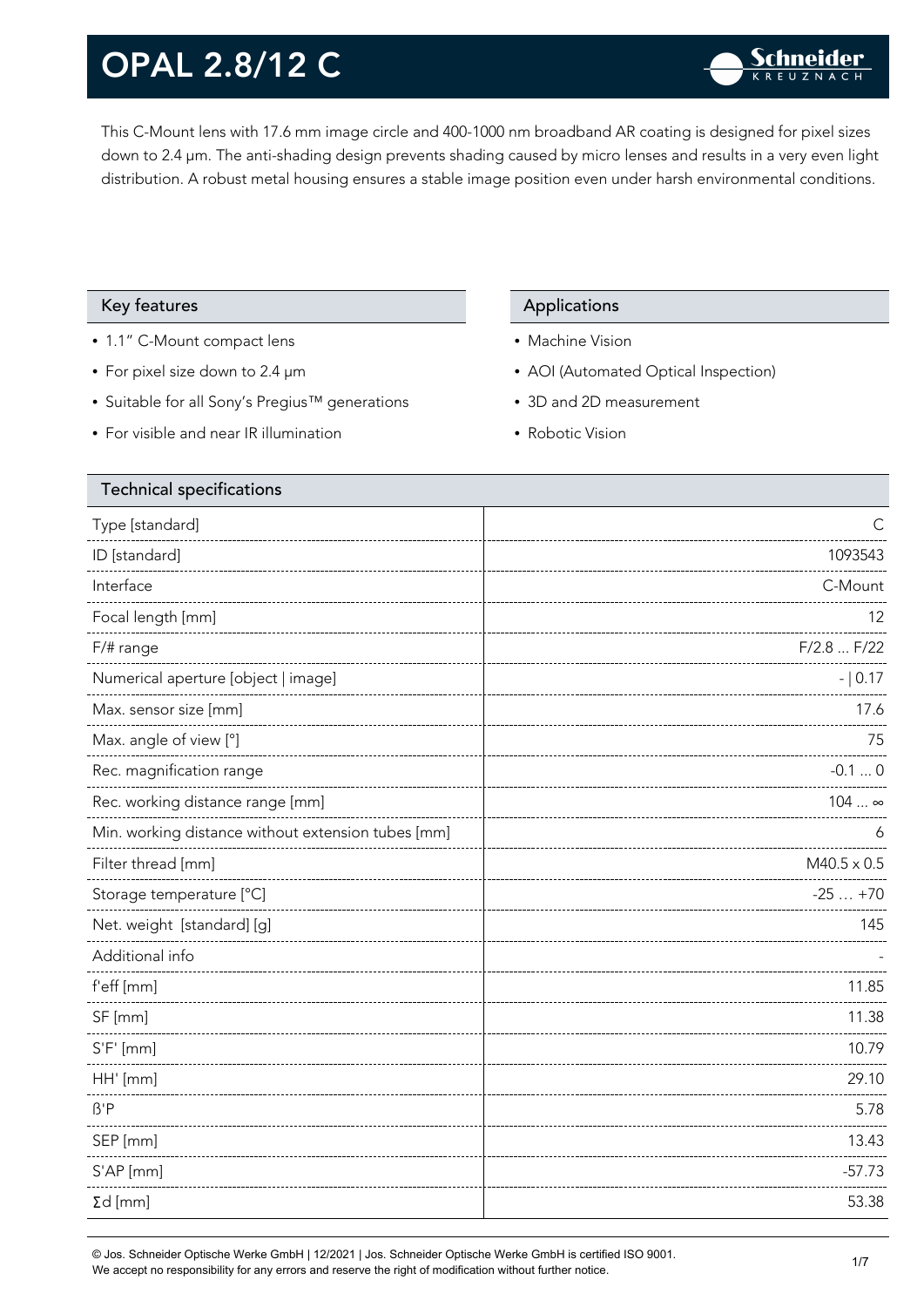

### MTF charts

| Spectrum name    |     |     |     |     |     |     |
|------------------|-----|-----|-----|-----|-----|-----|
| Wavelengths [nm] | 425 | 475 | 525 | 575 | 625 | 675 |
| Rel. weights [%] |     |     |     | ົ   |     |     |



© Jos. Schneider Optische Werke GmbH | 12/2021 | Jos. Schneider Optische Werke GmbH is certified ISO 9001. We accept no responsibility for any errors and reserve the right of modification without further notice.<br>We accept no responsibility for any errors and reserve the right of modification without further notice.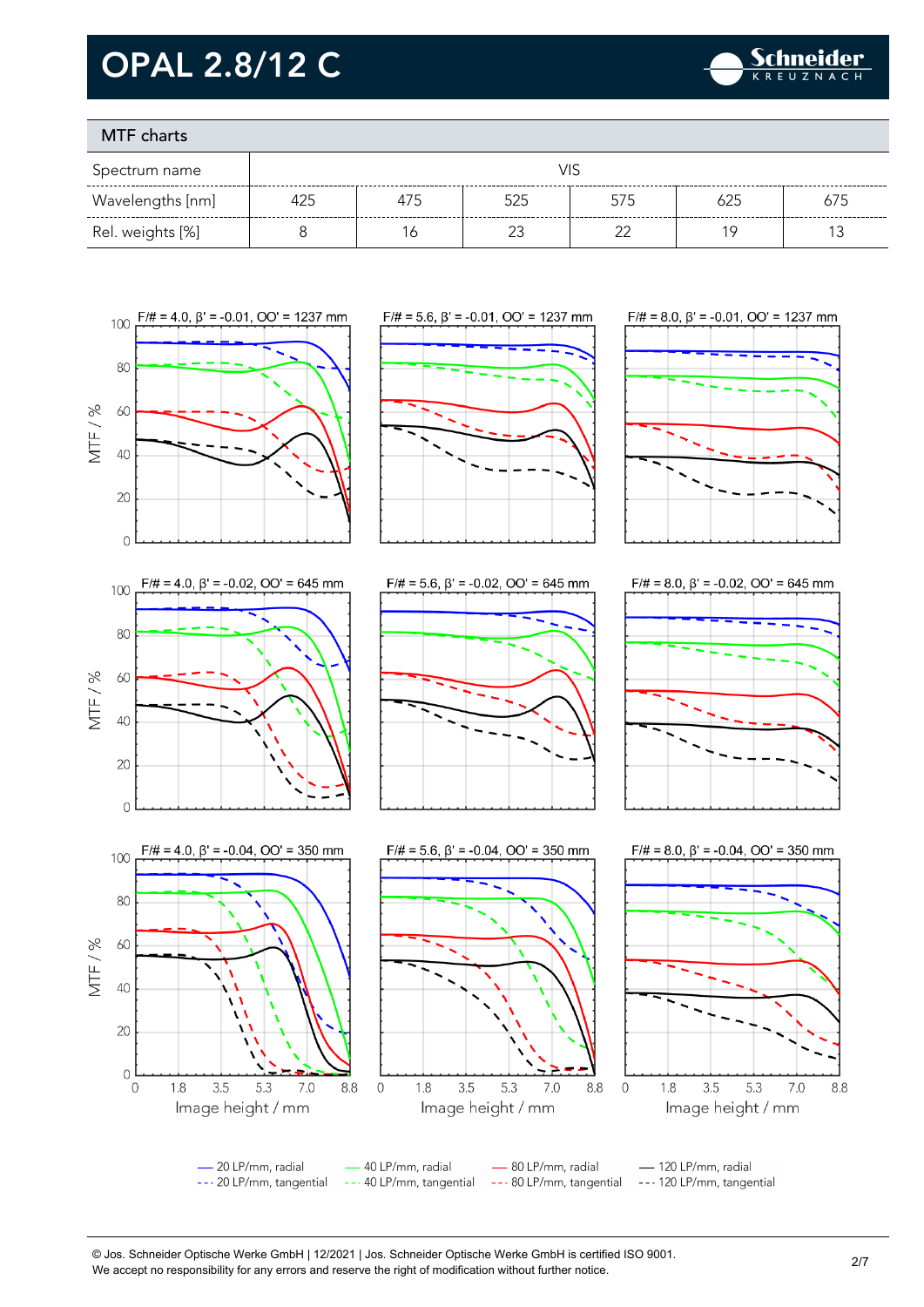

#### Rel. illumination vs. image height



| $- -$                    | $F/\ddot{\pi} = 2.8, \ \ \beta = -0.034$  |
|--------------------------|-------------------------------------------|
|                          | $- -$ F/# = 5.6, $\beta$ = -0.034         |
|                          | $- -$ F/# = 8.0, $\beta$ = -0.034         |
|                          | $\rightarrow$ F/# = 2.8, $\beta$ = -0.048 |
|                          | $\rightarrow$ F/# = 5.6, $\beta$ = -0.048 |
| $\overline{\phantom{0}}$ | $F/\ddot{=} = 8.0, \ \beta = -0.048$      |
|                          | $F/\ddot{\pi} = 2.8, \ \beta = -0.060$    |
|                          | F/# = 5.6, $\beta$ = -0.060               |
|                          | $F/\ddot{=} = 8.0, \ \beta = -0.060$      |
|                          |                                           |

#### Distortion vs. image height



#### Transmittance vs. wavelength



© Jos. Schneider Optische Werke GmbH | 12/2021 | Jos. Schneider Optische Werke GmbH is certified ISO 9001. We accept no responsibility for any errors and reserve the right of modification without further notice.<br>We accept no responsibility for any errors and reserve the right of modification without further notice.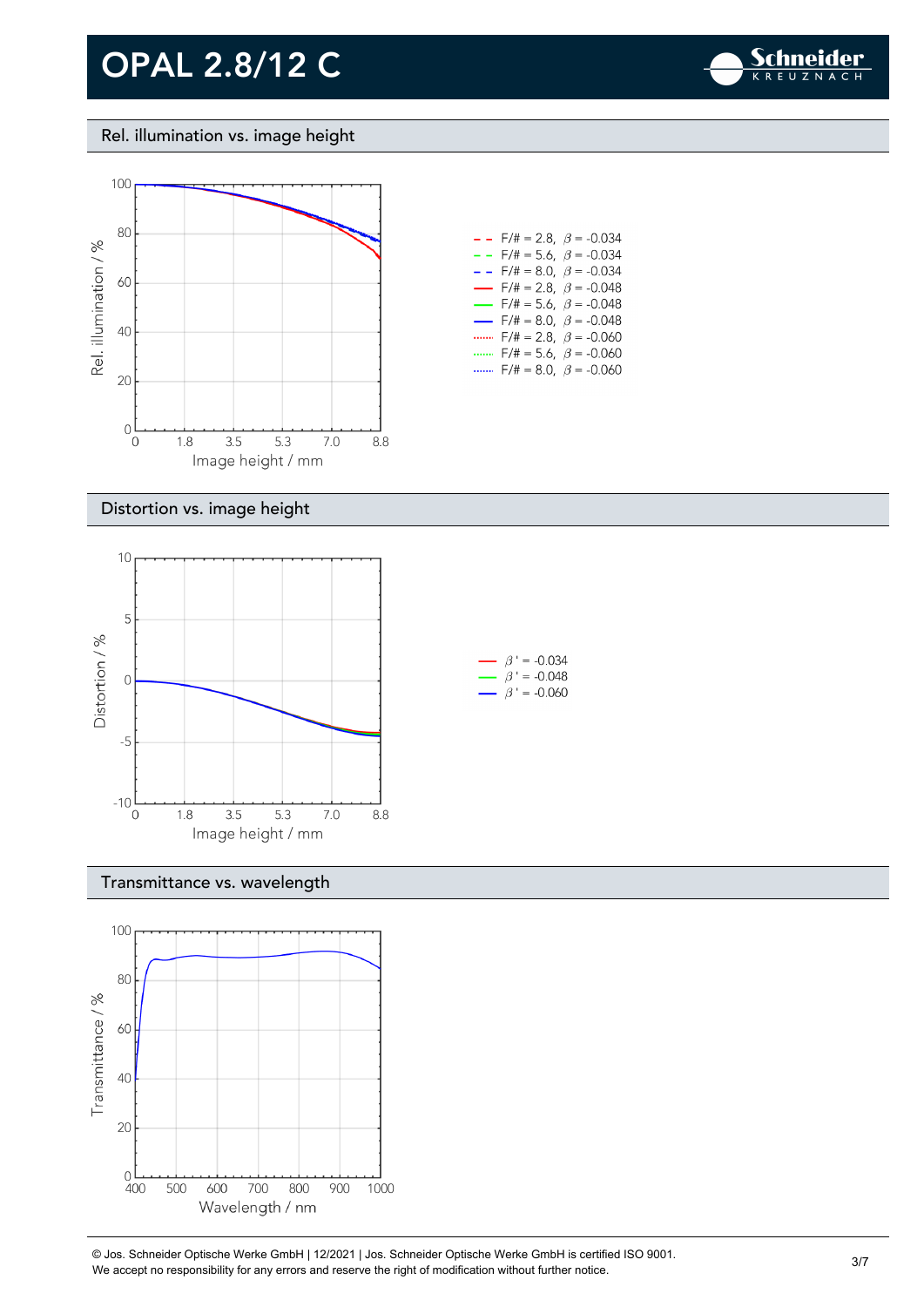

### Technical drawings

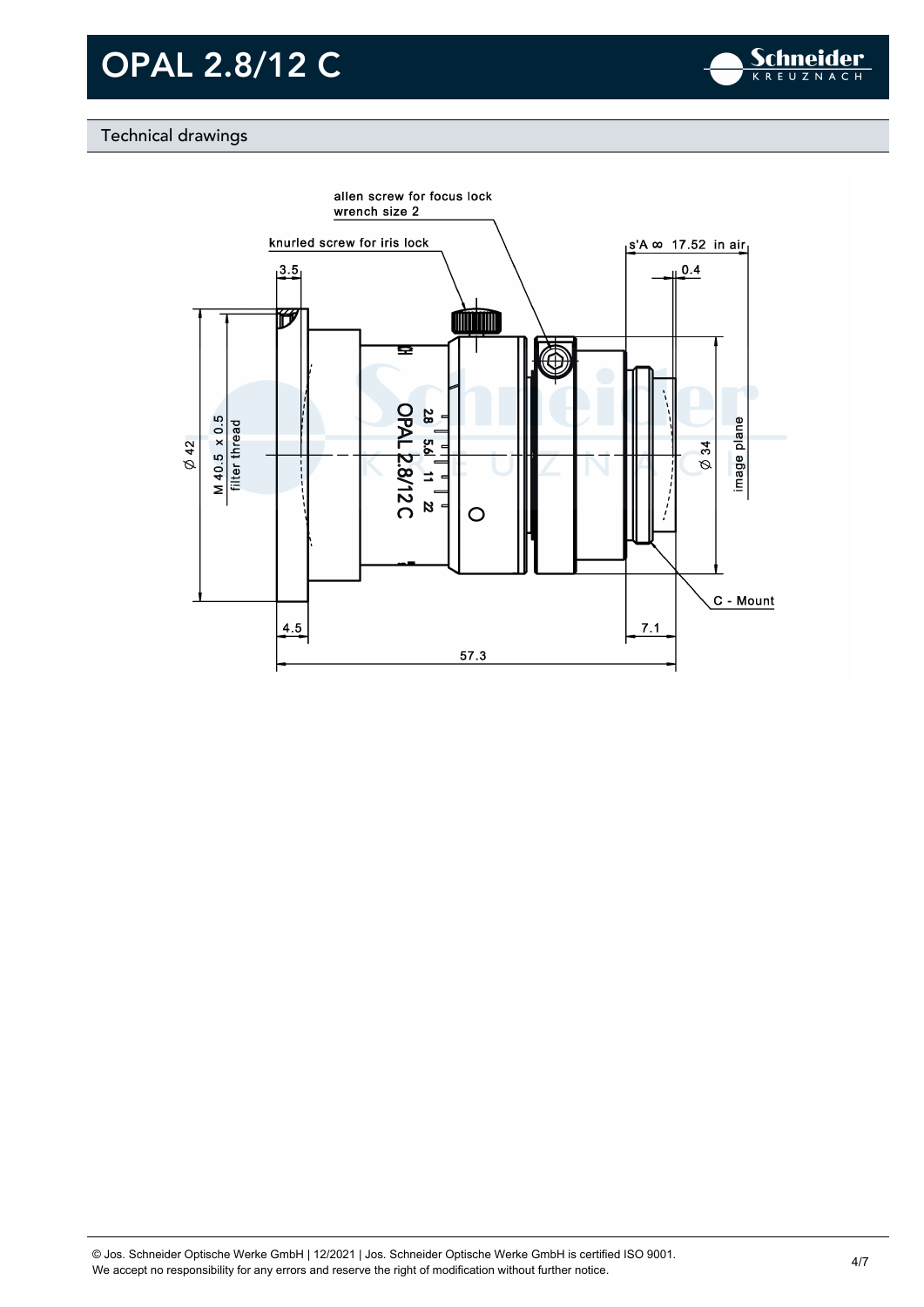

| Accessories    | Mount                 | Eff. length        |         |
|----------------|-----------------------|--------------------|---------|
| Adapter        | CS-Mount              | $5 \text{ mm}$     | 25081   |
|                | $C-M$ ount / M42 $x1$ | $5.5 \text{ mm}$   | 1075817 |
| Extension tube | C-Mount / C-Mount     | $5 \, \mathrm{mm}$ | 39316   |
|                | C-Mount / C-Mount     | $8 \text{ mm}$     | 39315   |
|                | C-Mount / C-Mount     | $10 \text{ mm}$    | 39312   |